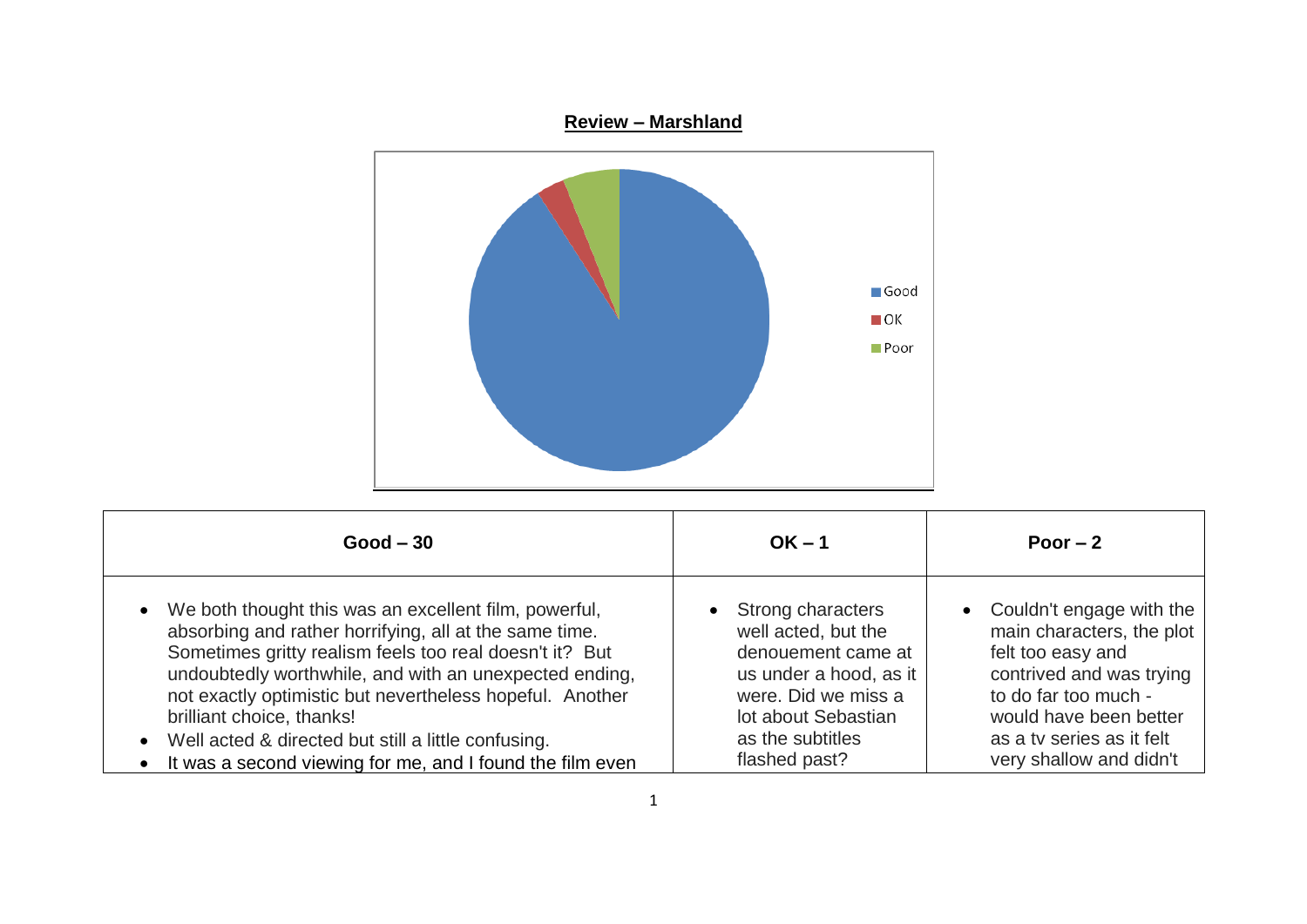better this time round. The tension between Madrid and the rest of Spain, between political left and right, and between traditionalists and reformers was a huge issue in the 70s and 80s, and I thought the film reflected this, as well as the effect of the agreement to 'forget the past' (now largely discredited). All of this in a tense, well acted thriller.

- A smart and gripping thriller if you could stomach the violence. Some nice smelly red herrings. We liked the lovely landscape atmosphere of the marshes of the Guadalquivir.
- We enjoyed the film. Some great photography and story. Nice to have world cinema
- Excellent. Best for a long time.
- Both found the film gripping but even after some discussion not entirely sure we fully understood it.
- Very good I enjoyed it very much. but I did find it confusing at times which girl was being talked about, and found it odd that the detective is shot, passes out, wakes up to kill the baddy, save his partner and the girl, and next time we see him he is showing no ill -effects whatsoever. But the scenery, shots from above particularly, made it very visual and memorable.
- Story kept my interest until the end. Scenery in area was well filmed. Having visited Spain for many years it was a reminder of how feared the Guardia Civil were around Franco's time and for some years following his death. Even now attitudes are still changing slowly in some provinces with history being sanitised. Subtitles were a bit fast but did not prevent my understanding of the film.
- Although it is highly unlikely I would watch this again, it is a memorable film for the scenery, music and sense of

really seem to show the politics of the era or create an interesting array of characters. It looked good and at times was very atmospheric, but didn't grip me at all - surprising considering the subject matter!

 Very poor l felt sorry for the audience